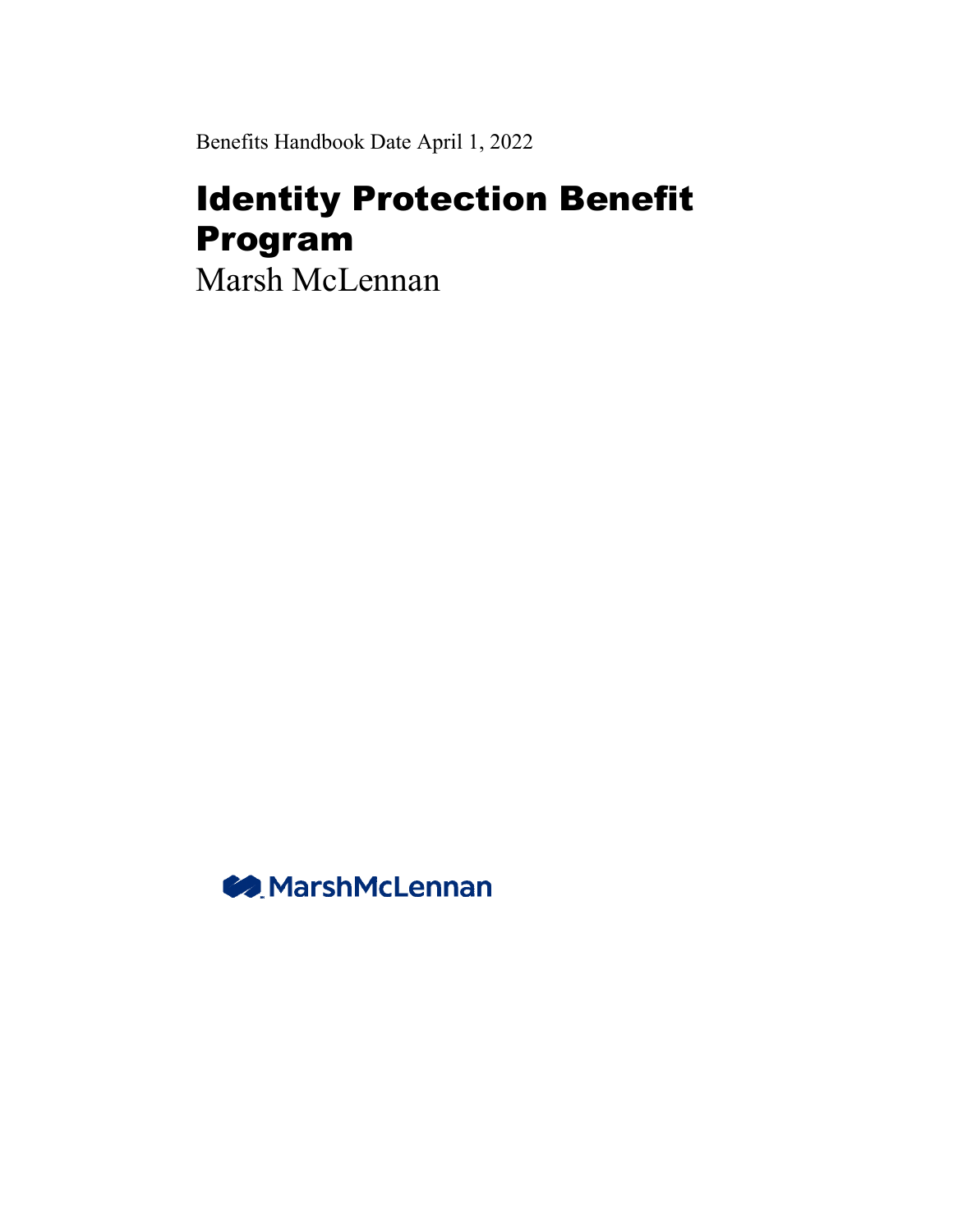## Identity Protection Benefit Program

*Identity protection solutions, supplied by Allstate Identity Protection, are made directly available to all eligible employees (family or household members are also eligible for coverage). Marsh McLennan's sole function with respect to the program is permitting it to be publicized to employees, collecting premiums through payroll deductions and remitting them to the insurer.* 

*Allstate Identity Protection's Pro and Pro+ plans include identity and credit monitoring with additional privacy protection features, to alert you of suspicious activity most commonly associated with identity theft and fraud.* 

*You also have access to remediation services and a \$1,000,000 Identity Theft Insurance Policy to help reimburse you for any expenses related to your credit and identity being stolen and or used fraudulently.*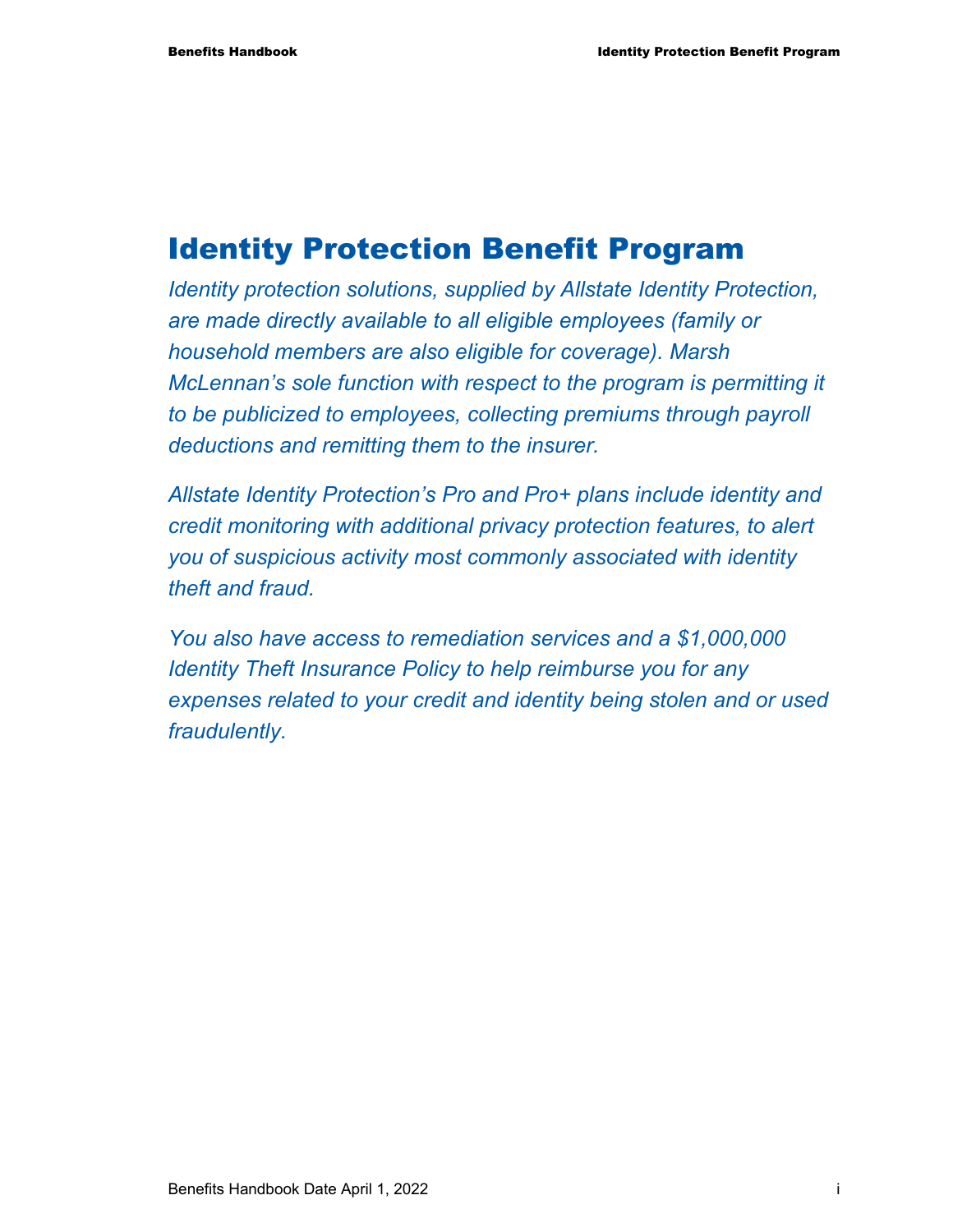## **Contents**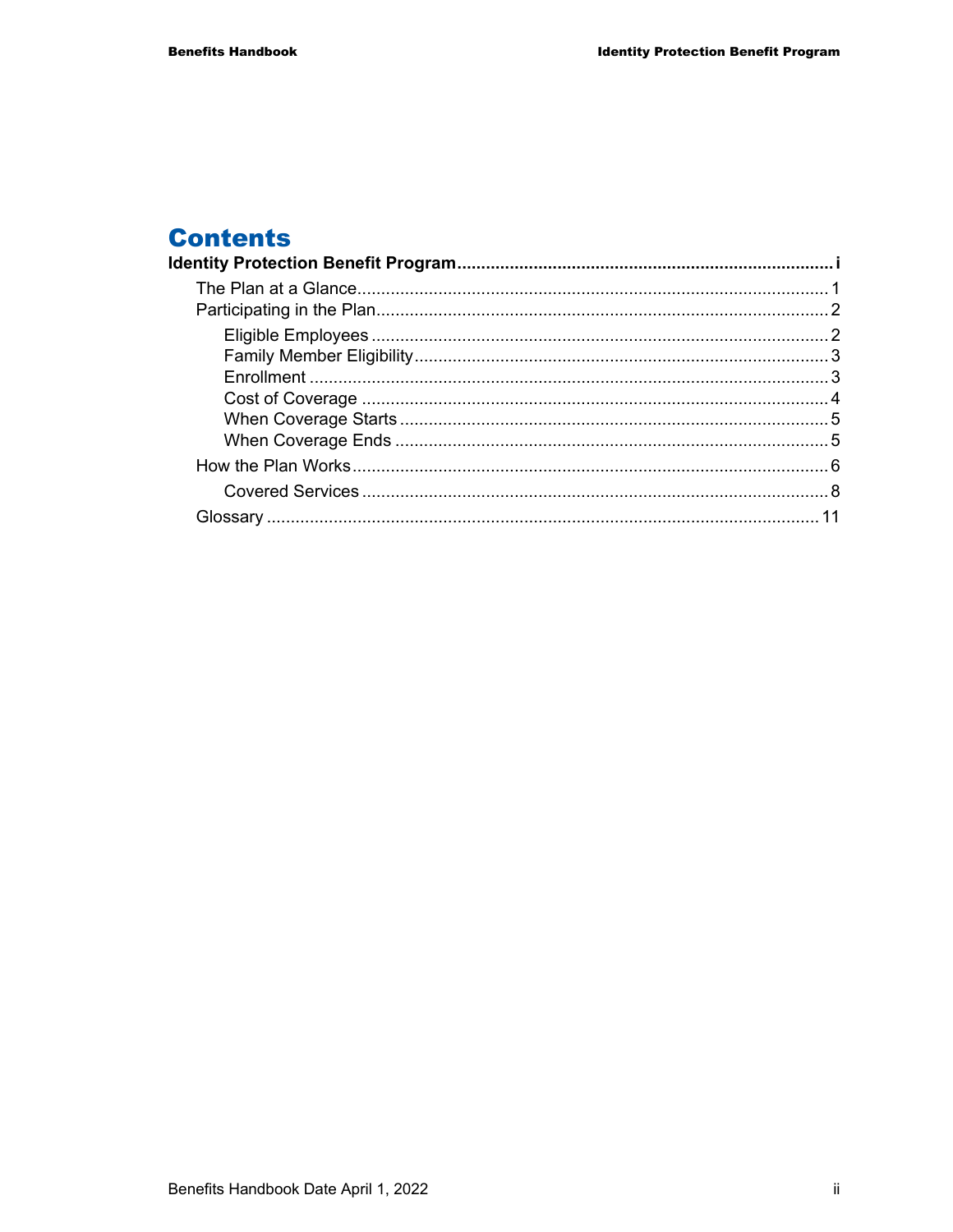## The Plan at a Glance

Allstate Identity Protection's technology detects fraud at the source (when your information is used to apply for accounts) to catch misuse sooner and minimize damages. The chart below contains some important program features. For more information, see "How the Plan Works" on page 6.

| <b>Plan Feature</b>                                         | <b>Highlights</b>                                                                                                                                                                                                                                                                                                                               |  |  |
|-------------------------------------------------------------|-------------------------------------------------------------------------------------------------------------------------------------------------------------------------------------------------------------------------------------------------------------------------------------------------------------------------------------------------|--|--|
| <b>How the Plan</b><br><b>Works</b>                         | Allstate Identity Protection offers many benefit features with its<br>L.<br>comprehensive proactive services.                                                                                                                                                                                                                                   |  |  |
|                                                             | Identity monitoring and additional protection services.<br>$\blacksquare$                                                                                                                                                                                                                                                                       |  |  |
|                                                             | Includes credit monitoring, an annual credit report, and monthly credit<br><b>D</b><br>scores. Allstate Identity Protection Pro+ includes unlimited credit reports<br>from TransUnion, and an annual credit report from all three credit<br>bureaus. Allstate Identity Protection Pro provides an annual credit report<br>from TransUnion only. |  |  |
|                                                             | See "How the Plan Works" on page 6 for details.<br>ш                                                                                                                                                                                                                                                                                            |  |  |
| Eligibility                                                 | You are eligible to participate in this plan if you meet the eligibility<br>ш<br>requirements described under "Eligible Employees" on page 2.                                                                                                                                                                                                   |  |  |
|                                                             | Your family and household members are also eligible for coverage<br>ш<br>under this plan.                                                                                                                                                                                                                                                       |  |  |
|                                                             | See "Participating in the Plan" on page 2 for details.<br>ш                                                                                                                                                                                                                                                                                     |  |  |
| <b>Family and</b><br>Household<br><b>Member Eligibility</b> | Your family and household members can use the Identity Protection<br>ш<br>Benefit Program if they meet the eligibility requirements described under<br>"Family Member Eligibility" on page 3.                                                                                                                                                   |  |  |
|                                                             | See "Participating in the Plan" on page 2 for details.<br>u,                                                                                                                                                                                                                                                                                    |  |  |
| <b>Enrollment</b>                                           | You can enroll for coverage for yourself and your family and household<br>ш<br>members in the Identity Protection Benefit Program at any time during<br>the year.                                                                                                                                                                               |  |  |
|                                                             | To make an initial election, go to Voluntary Benefits (www<br>$\blacksquare$<br>.mmcvoluntarybenefits.com) or Colleague Connect at<br>https://mmcglobal.sharepoint.com/sites/Home. Go to Pay &<br>Benefits and select Mercer Voluntary Benefits under Benefits.                                                                                 |  |  |
| <b>Contact</b><br><b>Information</b>                        | For more information, contact:                                                                                                                                                                                                                                                                                                                  |  |  |
|                                                             | <b>Allstate Identity Protection</b><br>7350 N Dobson Rd.<br>Suite 101<br>Scottsdale, AZ 85256                                                                                                                                                                                                                                                   |  |  |
|                                                             | Mercer Voluntary Benefits (provided by Mercer Health & Benefits<br>Administration)<br>Phone: +1 800 225 2265                                                                                                                                                                                                                                    |  |  |
|                                                             | Monday through Friday, 8 a.m. to 9 p.m. and Saturday 8 a.m. to 2 p.m.<br>Eastern time.                                                                                                                                                                                                                                                          |  |  |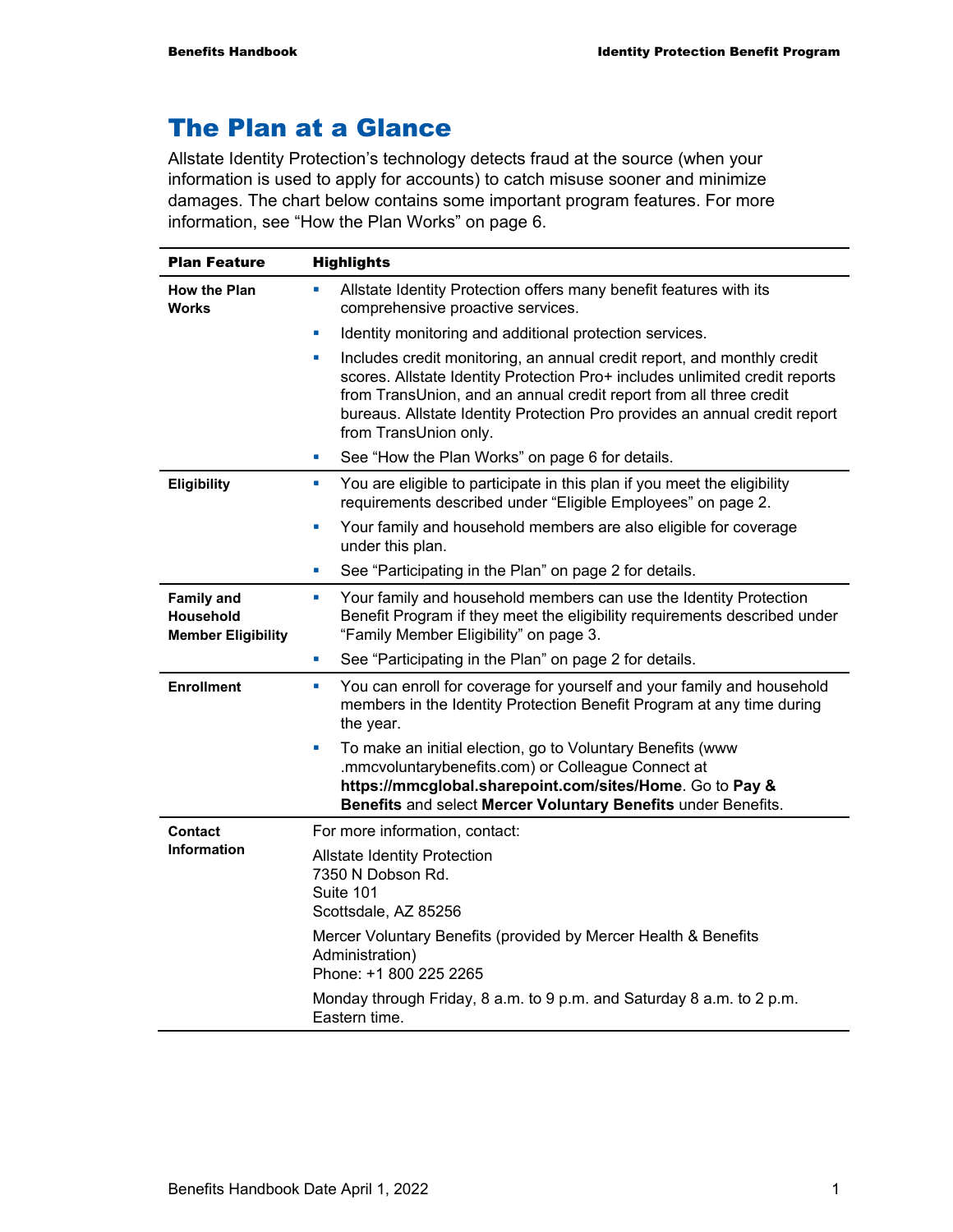## Participating in the Plan

The following section provides information on how you start participating in the program.

If you are an employee of Marsh & McLennan Companies or any subsidiary or affiliate of Marsh & McLennan Companies and you meet the requirements set forth below, you become eligible on your eligibility date.

All family or household members are eligible for coverage under this Plan.

### Eligible Employees

To be eligible for the benefits described in this Benefits Handbook you must meet the eligibility criteria listed below.

### *Marsh & McLennan Companies Employees (other than MMA)*

You are eligible if you are an employee classified on payroll as a US regular employee of Marsh & McLennan Companies or any subsidiary or affiliate of Marsh & McLennan Companies (other than Marsh & McLennan Agency LLC and any of its subsidiaries (MMA)).

Individuals who are classified on payroll as temporary employees or expatriates, who are compensated as independent contractors or who are employed by any entity in Bermuda, Barbados or Cayman Islands are not eligible to participate.

### *MMA Employees*

You are eligible if you are an employee classified on payroll as a US regular employee of Marsh & McLennan Agency LLC – Corporate (MMA-Corporate), Marsh & McLennan Agency LLC – Alaska (MMA-Alaska), Marsh & McLennan Agency LLC – Northeast (MMA-Northeast), Security Insurance Services of Marsh & McLennan Agency LLC or Marsh & McLennan Agency LLC, Private Client Services – National Region (MMA PCS – National).

Individuals who are classified on payroll as temporary employees or expatriates or who are compensated as independent contractors are not eligible to participate.

### *Your Eligibility Date*

There is no waiting period if you are Actively-At-Work. Your eligibility date is the first day you are Actively-At-Work on or after your date of hire.

#### "You," "Your," and "Employee"

As used throughout this plan summary, "employee", "you" and "your" always mean:

- For Marsh & **McLennan Companies** participants: a US regular employee of Marsh & McLennan Companies or any subsidiary or affiliate of Marsh & **McLennan** Companies (other than MMA).
- For MMA participants: a US regular employee of MMA-Corporate, MMA-Alaska, MMA-Northeast,Security Insurance Services of Marsh & McLennan Agency LLC or Marsh & McLennan Agency LLC, Private Client Services – National Region (MMA PCS – National).

In addition, references in this section to Marsh & McLennan Companies mean Marsh McLennan.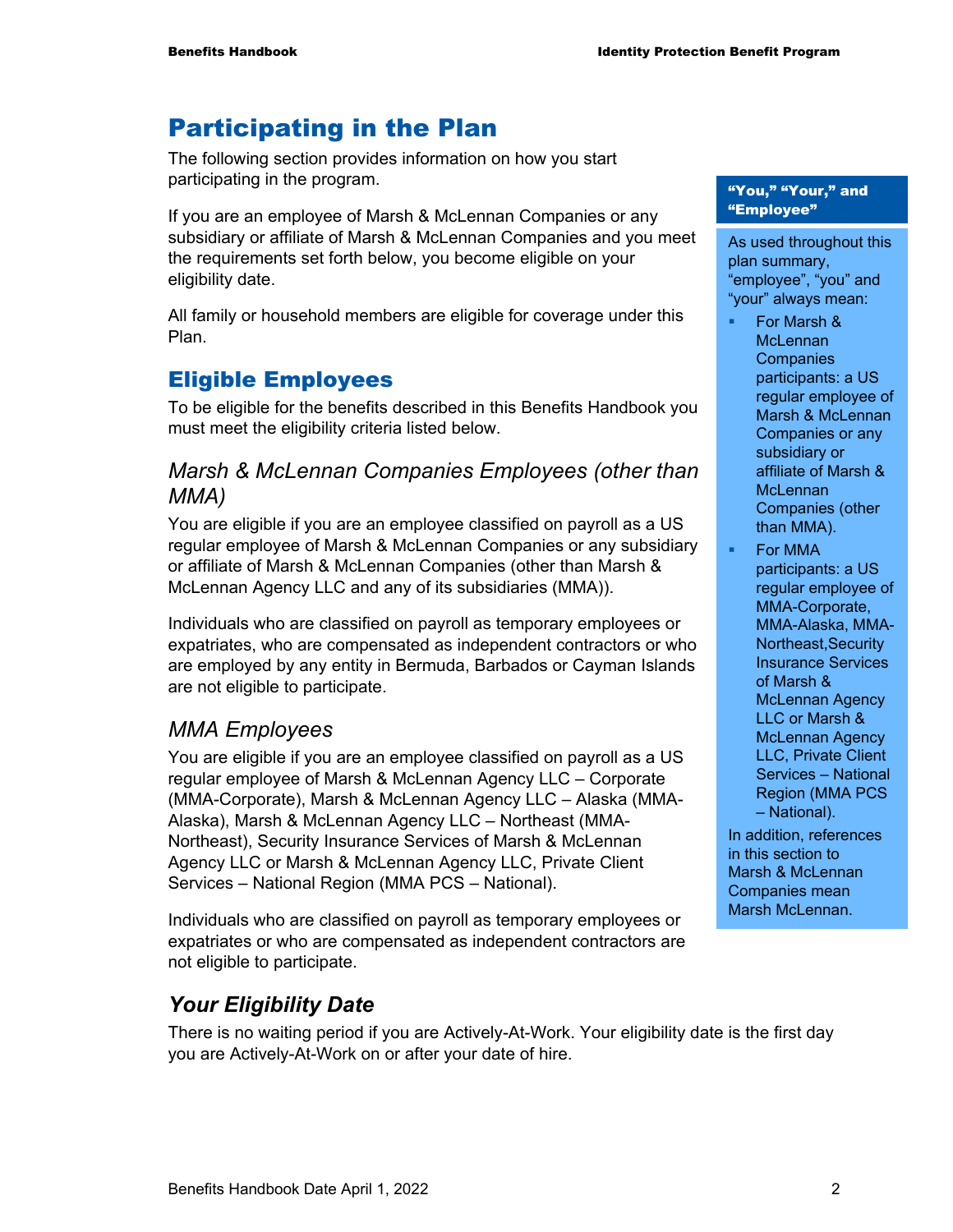### Family Member Eligibility

Your family and household members may be eligible to use the Identity Protection Benefit Program. A family and household member is your:

- **spouse**
- **domestic partner**
- child for whom you are the legal guardian
- child of a domestic partner
- **Example 2** legally adopted child
- **biological child**
- **stepchild**
- **parent over the age of 65**
- **parent-in-law over the age of 65**
- **grandparent over the age of 65.**

### Enrollment

You can enroll for coverage for yourself and any household or family member in the Identity Protection Benefit Program at any time during the year. To make an initial election, go to Voluntary Benefits at **www.mmcvoluntarybenefits.com** or Colleague Connect at **https://mmcglobal.sharepoint.com/sites/Home**. Go to **Pay & Benefits** and select **Mercer Voluntary Benefits** under Benefits.

### *When can I enroll in the Plan?*

You can enroll in the Plan at any time during the year.

### *How do I enroll for Allstate Identity Protection?*

You can enroll for Allstate Identity Protection for yourself and all household or family members by going to Voluntary Benefits at **www.mmcvoluntarybenefits.com** or Colleague Connect at **https://mmcglobal.sharepoint.com/sites/Home**. Go to **Pay & Benefits** and select **Mercer Voluntary Benefits** under Benefits. After you make the initial election for the Identity Protection Benefit Program, Allstate Identity Protection will email you welcome and ongoing material using the email address provided at time of enrollment. If you provided no email address at the time of enrollment, you will instead be mailed a welcome letter to your address on file.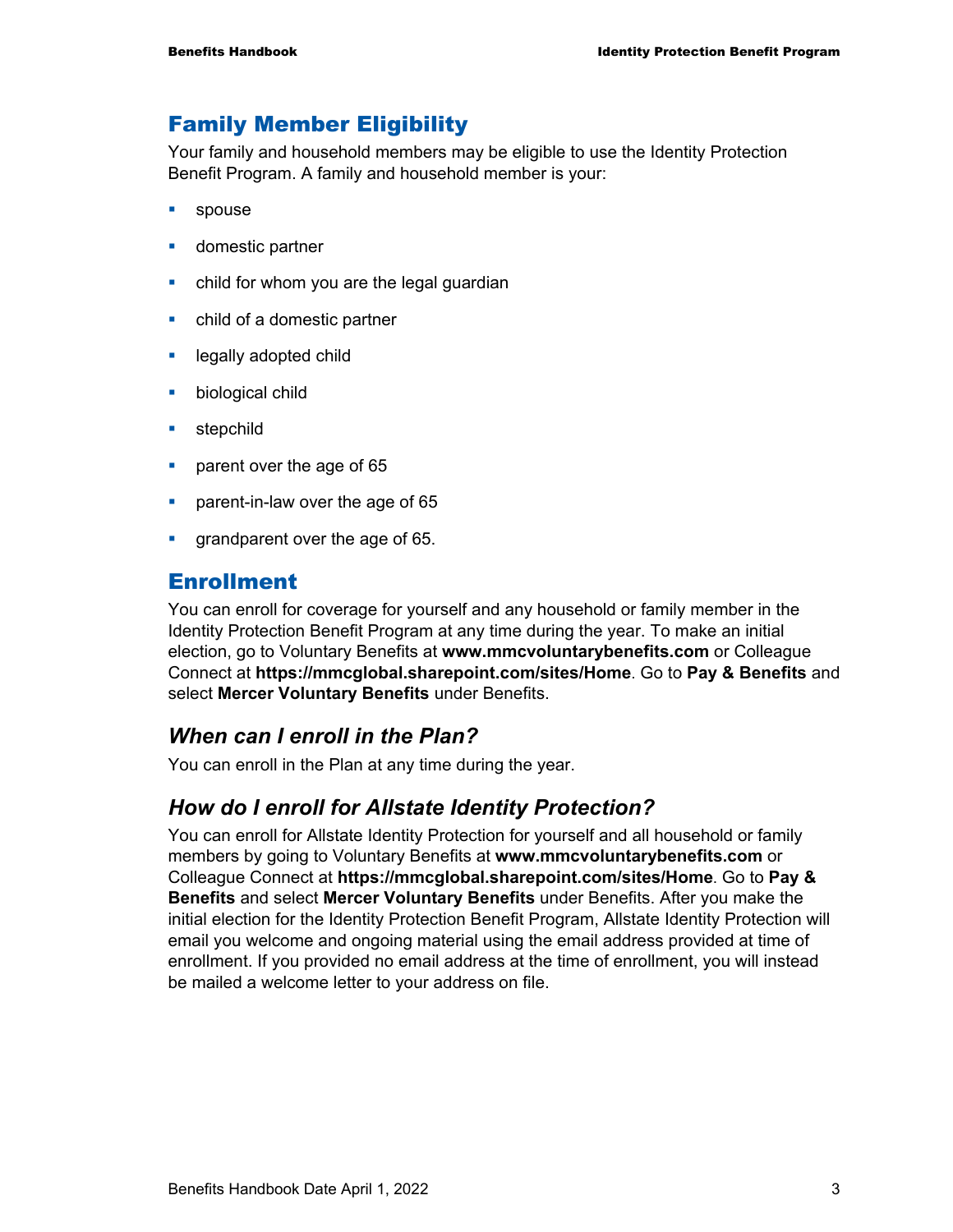### *How do I change my Allstate Identity Protection coverage?*

You can change your Allstate Identity Protection coverage by going to Voluntary Benefits at **www.mmcvoluntarybenefits.com** or Colleague Connect at **https://mmcglobal.sharepoint.com/sites/Home**. Go to **Pay & Benefits** and select **Mercer Voluntary Benefits** under Benefits.

To discontinue coverage, call Mercer Voluntary Benefits (provided by Mercer Health & Benefits Administration) at +1 800 225 2265.

### *Can I cancel Allstate Identity Protection at any time?*

You can cancel your protection at any time. After you cancel coverage, your payroll deductions will stop.

### Cost of Coverage

You pay the full cost for your Allstate Identity Protection coverage. Allstate Identity Protection Pro and Allstate Identity Protection Pro+ offer two flat rates—one for employee only and one for employee plus family or household members. Your cost is listed below.

|                          | <b>Semi-Monthly Cost</b> | <b>Weekly Cost</b> |
|--------------------------|--------------------------|--------------------|
| Employee (Pro)           | \$3.48                   | \$1.60             |
| Employee + family (Pro)  | \$5.98                   | \$2.76             |
| Employee (Pro+)          | \$4.48                   | \$2.07             |
| Employee + family (Pro+) | \$7.98                   | \$3.68             |

For billing inquiries, call Mercer Voluntary Benefits (provided by Mercer Health & Benefits Administration) at +1 800 225 2265.

### *How do I pay for Allstate Identity Protection coverage?*

You pay for Allstate Identity Protection coverage through after-tax payroll deductions.

### *How do I make contributions while I take a paid leave of absence?*

Your coverage will remain in effect. Your contributions will continue to be withheld from your pay.

### *How do I make contributions while I take an unpaid leave of absence?*

Eligible employees may continue to make the required contributions at the group rate through electronic funds transfer or credit card payments.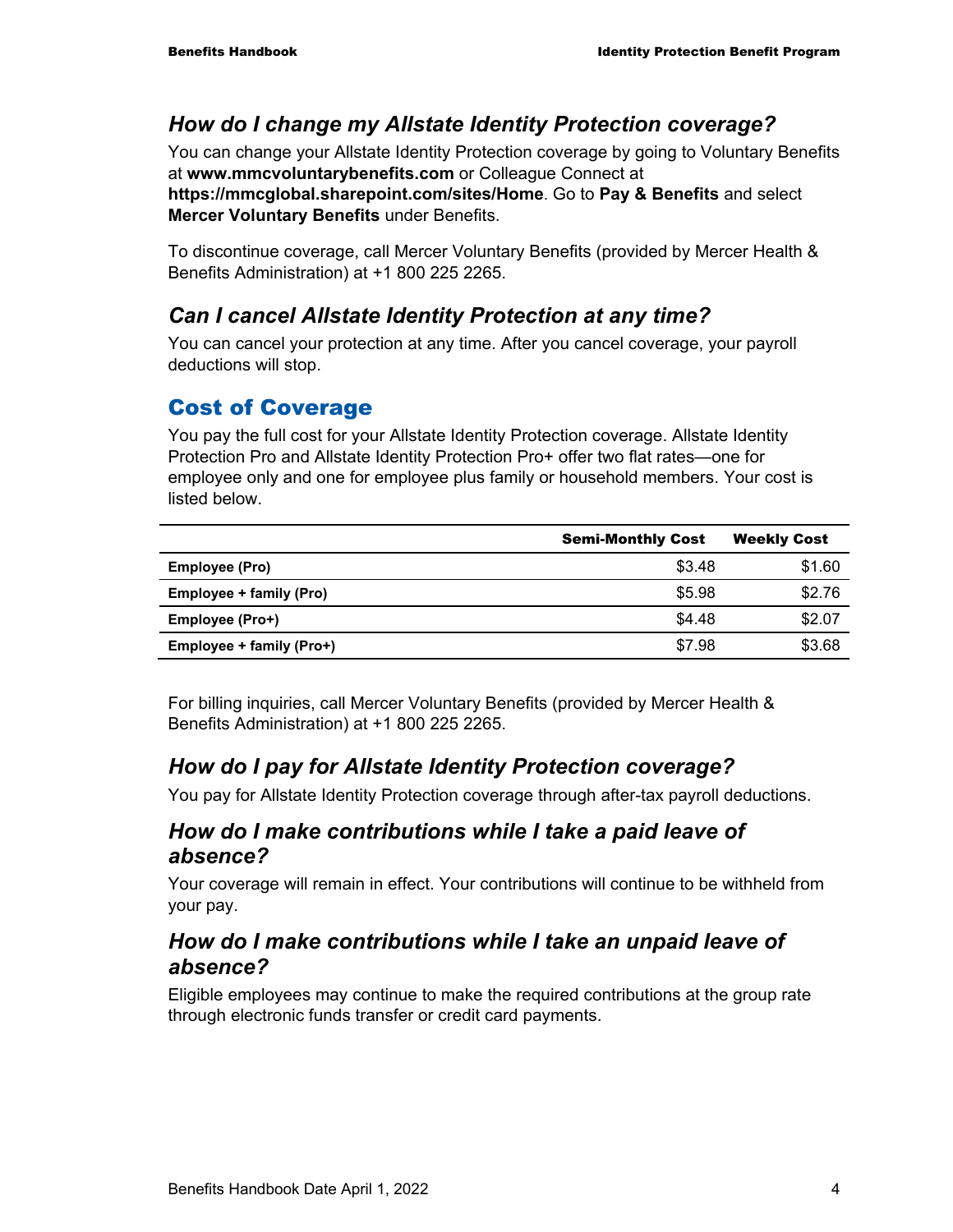### *Do I have to make contributions to my Allstate Identity Protection coverage if I become disabled?*

You must continue to pay for Allstate Identity Protection coverage if you become disabled and chose to continue coverage.

### *Will my cost change?*

Your costs for Allstate Identity Protection coverage may change. Generally, if the cost changes, it will occur on January 1.

Allstate Identity Protection reserves the right to change the amount you are required to contribute at any time.

### *Taxes*

### *Do I pay for coverage with before-tax or after-tax dollars?*

You pay for Allstate Identity Protection coverage with after-tax dollars.

### When Coverage Starts

Identity Protection Benefit Program coverage starts once you make the initial election on the Voluntary Benefits website at **www.mmcvoluntarybenefits.com** or Colleague Connect at **https://mmcglobal.sharepoint.com/sites/Home**. Go to **Pay & Benefits** and select **Mercer Voluntary Benefits** under Benefits. Identity Monitoring, \$1,000,000 Identity Theft Insurance Policy, and Internet Surveillance begin once you have finalized your enrollment. Log into your online account or call Allstate Identity Protection to access WalletArmor, CreditArmor (credit monitoring and reports), SocialArmor, and Digital Identity tools for additional protection. You may also call our Privacy Advocate team at any time.

### When Coverage Ends

Coverage ends when the first one of the following occurs:

- $\blacksquare$  the date of your death
- $\blacksquare$  the date the program is terminated
- the date you no longer meet the eligibility requirements
- the date you discontinue coverage
- the date you terminate your employment
- the last date you've paid contributions if you do not make the required contributions.

You can continue coverage on a group basis if you terminate your employment.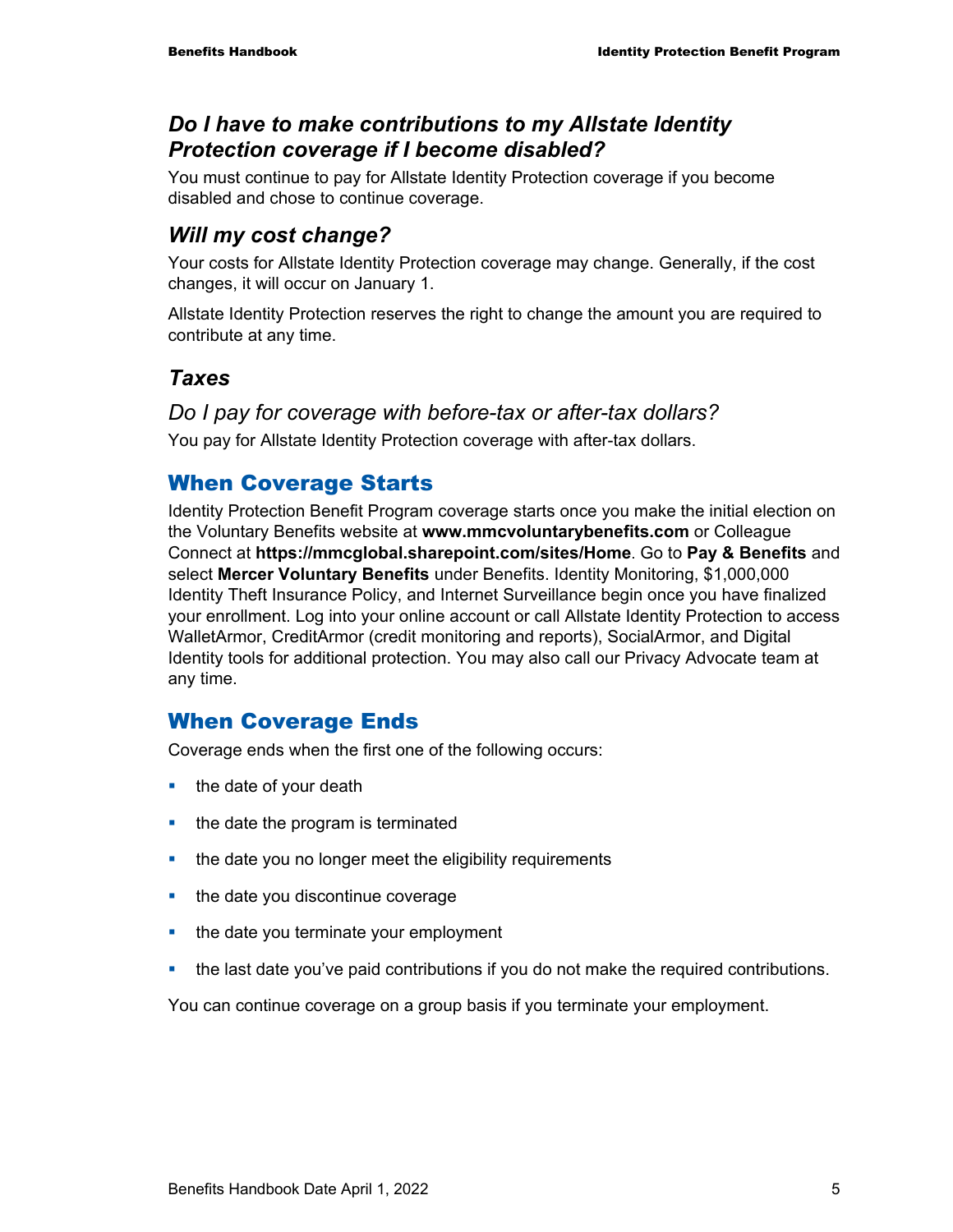### *Portability*

### *Can I continue coverage on a group basis when my employment terminates?*

Yes, you can continue coverage on a group basis when your employment terminates, provided you continue to make the required contributions directly to Allstate Identity Protection through direct billing. Please make sure to contact Allstate Identity Protection within 90 days of your employment terminating to set up direct billing, otherwise your record is expunged, and the discount no longer applies.

### *If I choose to continue coverage on a group basis, are postemployment contribution rates higher than employee rates?*

No, post-employment contribution rates are not higher than employee rates.

## How the Plan Works

Allstate Identity Protection delivers comprehensive financial and identity monitoring designed to help you protect yourself and your family against the impact of identity theft. Allstate Identity Protection is available in two comprehensive packages with Allstate Identity Protection Pro and Allstate Identity Protection Pro+.

Both products include:

- **Protection for family ("under roof, under wallet")**
- Senior family coverage for parents, parent-in-laws, and grandparents 65+
- **Financial transaction monitoring**
- **In Identity Health Status**
- Rapid alerts
- **Dark web monitoring**
- Data breach notification
- **Social media monitoring**
- **Lost wallet assistance**
- Accounts secured with two-factor and biometric authentication
- Monthly updated credit score and annual credit report from TransUnion
- **Full-service 24/7 fraud remediation with a highly trained in-house expert**
- <sup>4</sup> 401(k) and HSA reimbursement up to \$50K\*\*
- Up to \$1 million identity theft expense reimbursement\*\*
- Remediation available for pre-existing conditions at no additional cost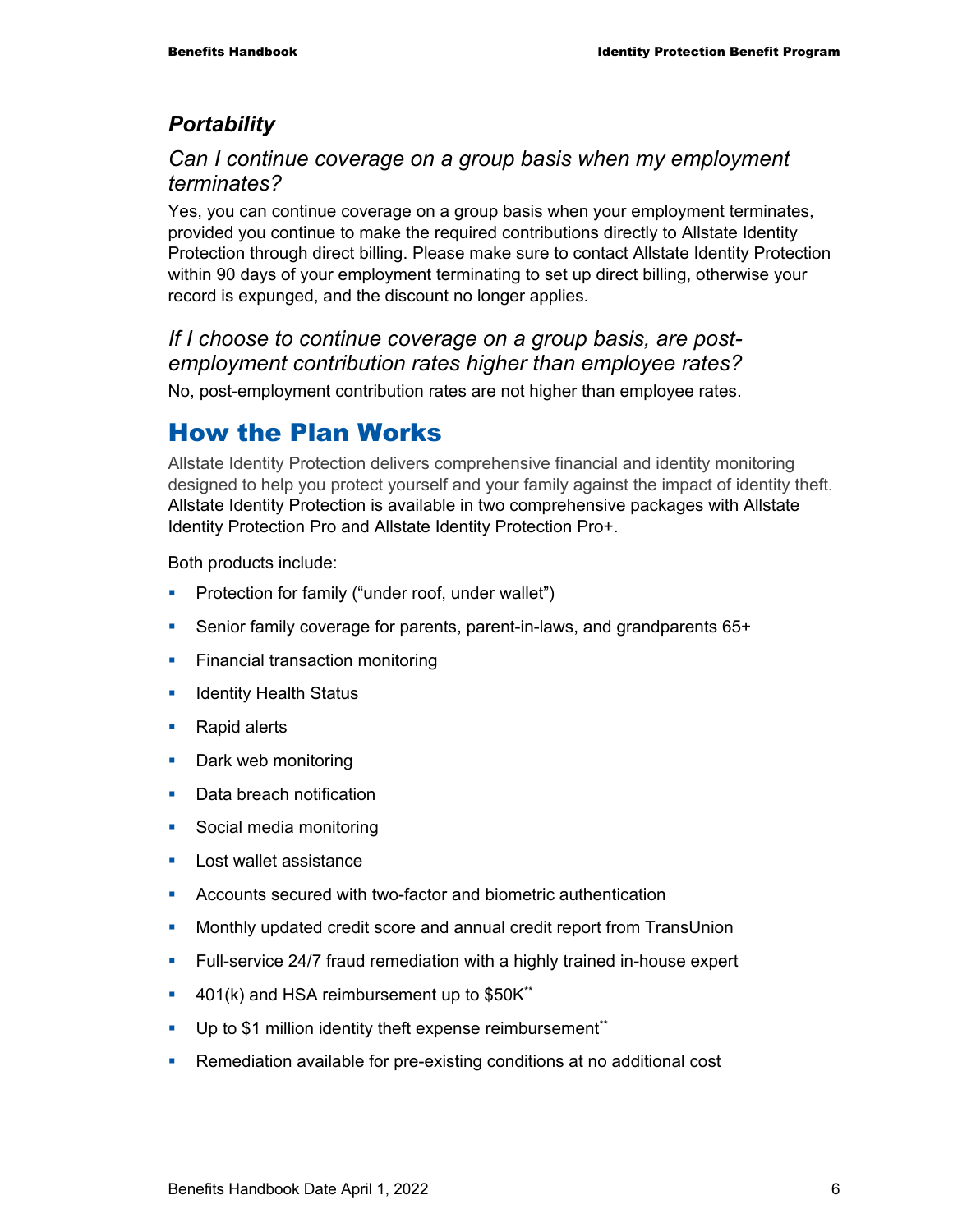In addition, Allstate Identity Protection Pro+ offers:

- 3 Credit Bureau Monitoring: TransUnion, Equifax and Experian
- Allstate Digital Footprint<sup>SM</sup>
- Alerts for emerging threats and scams
- Unemployment insurance fraud center with specialized support
- **IP address monitoring**
- 401(k) and HSA account monitoring
- **Student loan activity alerts**
- **Tri-bureau credit monitoring**
- **Unlimited Transunion credit scores**
- **Annual tri-bureau report and score**
- **Credit freeze assistance**
- **Credit lock (adults & minors)**
- **Credit report disputes**
- **Stolen fund reimbursement\*\***
- Stolen tax refund advance
- Stolen wallet emergency cash\*\*
- Up to \$1 million 401(k)/HSA fraud reimbursement\*\*

Identity theft can happen to anyone. Allstate Identity Protection can help you be prepared and help protect your identity and finances from a growing range of threats.

Terms and conditions apply. Certain features require additional activation and will not be available until a later date. Product may be updated or modified prior to availability. Allstate Identity Protection is offered and serviced by InfoArmor, Inc., a subsidiary of The Allstate Corporation.

- \* Only available with a family plan.
- Identity theft insurance covering expense and stolen funds reimbursement is underwritten by American Bankers Insurance Company of Florida, an Assurant company. The description herein is a summary intended for informational purposes only and does not include all terms, conditions and exclusions of the policies described. Please refer to the actual policies for terms, conditions, and exclusions of coverage. Coverage may not be available in all jurisdictions.

Product may be updated or modified prior to availability. Certain features require additional activation.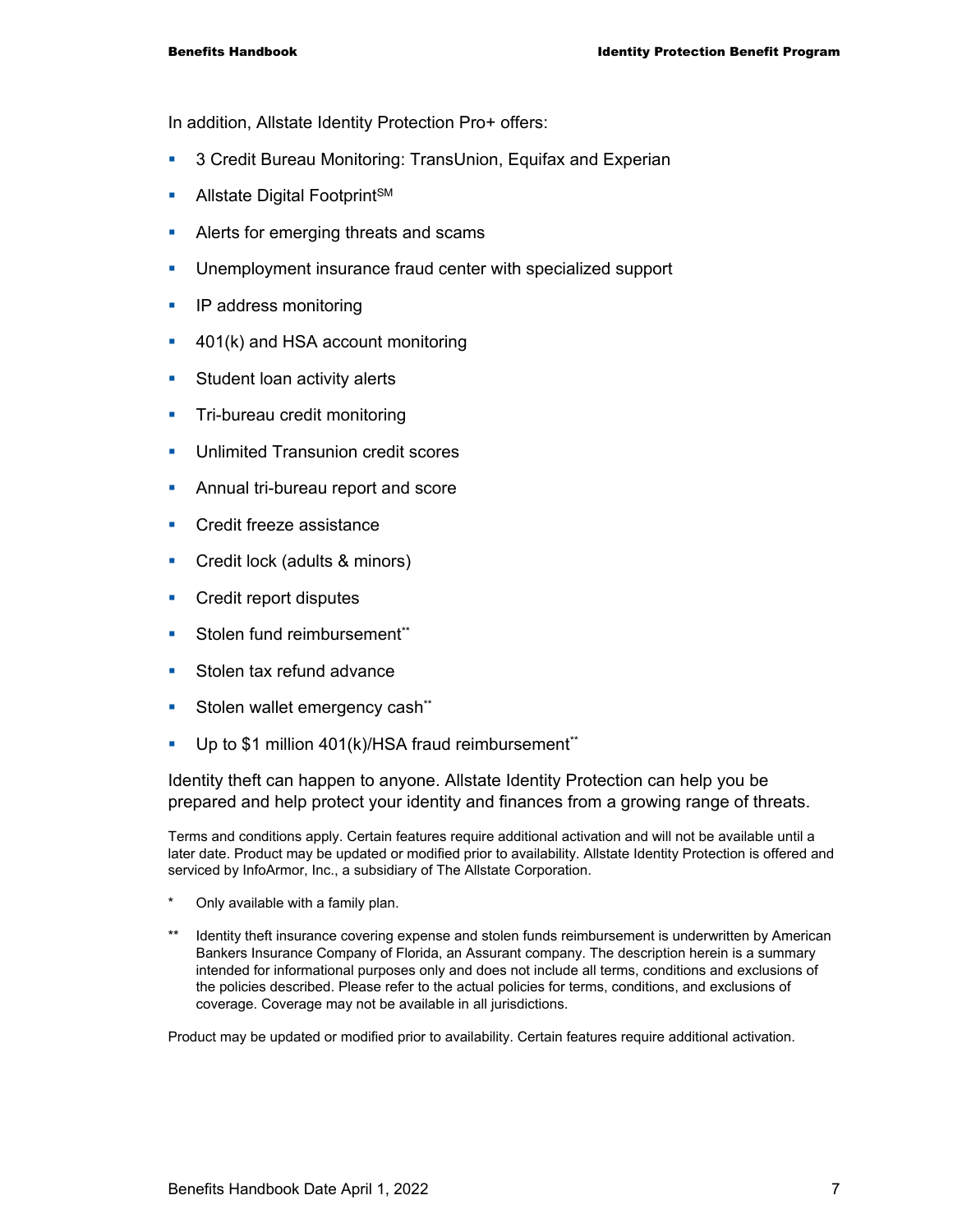Allstate Identity Protection is offered and serviced by InfoArmor, Inc., a subsidiary of The Allstate Corporation.

### Covered Services

#### **Comprehensive monitoring and alerts**

Allstate Identity Protection's proprietary monitoring platform detects high- risk activity to provide rapid alerts, so you can detect fraud at its earliest sign, enabling quick restoration for minimal damage and stress.

#### **Social media monitoring**

You can add your and your family's social media accounts and get notified of suspicious activity that could indicate hacking or account takeover. You can even add YouTube accounts and we'll monitor comments for cyberbullying, threats, and explicit content.

#### **Lost wallet protection**

You can store critical information in your secure portal, which conveniently holds important information from credit cards, credentials, and documents. Should you lose your wallet, you'll be able to easily access and replace the contents.

#### **Stolen wallet emergency cash\*\***

Allstate Identity Protection will reimburse you up to \$500 for cash you had in your wallet when it was lost or stolen, after providing a police report.

#### **Alerts for emerging threats and scams**

Allstate Identity Protection will provide real-time, personalized content about heightened security risks. Alerts leverage internal data to inform you about emerging threats, how they may affect users, and what steps you can take to better protect yourself.

#### **High-risk transaction monitoring**

Allstate Identity Protection will send alerts for non-credit-based activity that could indicate fraud, such as a wire transfer or an electronic document signature that matches your information.

#### **Financial activity monitoring**

Alerts triggered from sources such as bank accounts, thresholds, credit and debit cards, 401(k)s, and other investment accounts help you take control of your finances.

#### **Unemployment fraud center with dedicated support**

Allstate Identity Protection's unemployment fraud center ensures that victims have the tools and support they need for a quicker and easier resolution of their case, saving time and stress. Our dedicated specialists are available 24/7 to help you unravel unemployment fraud.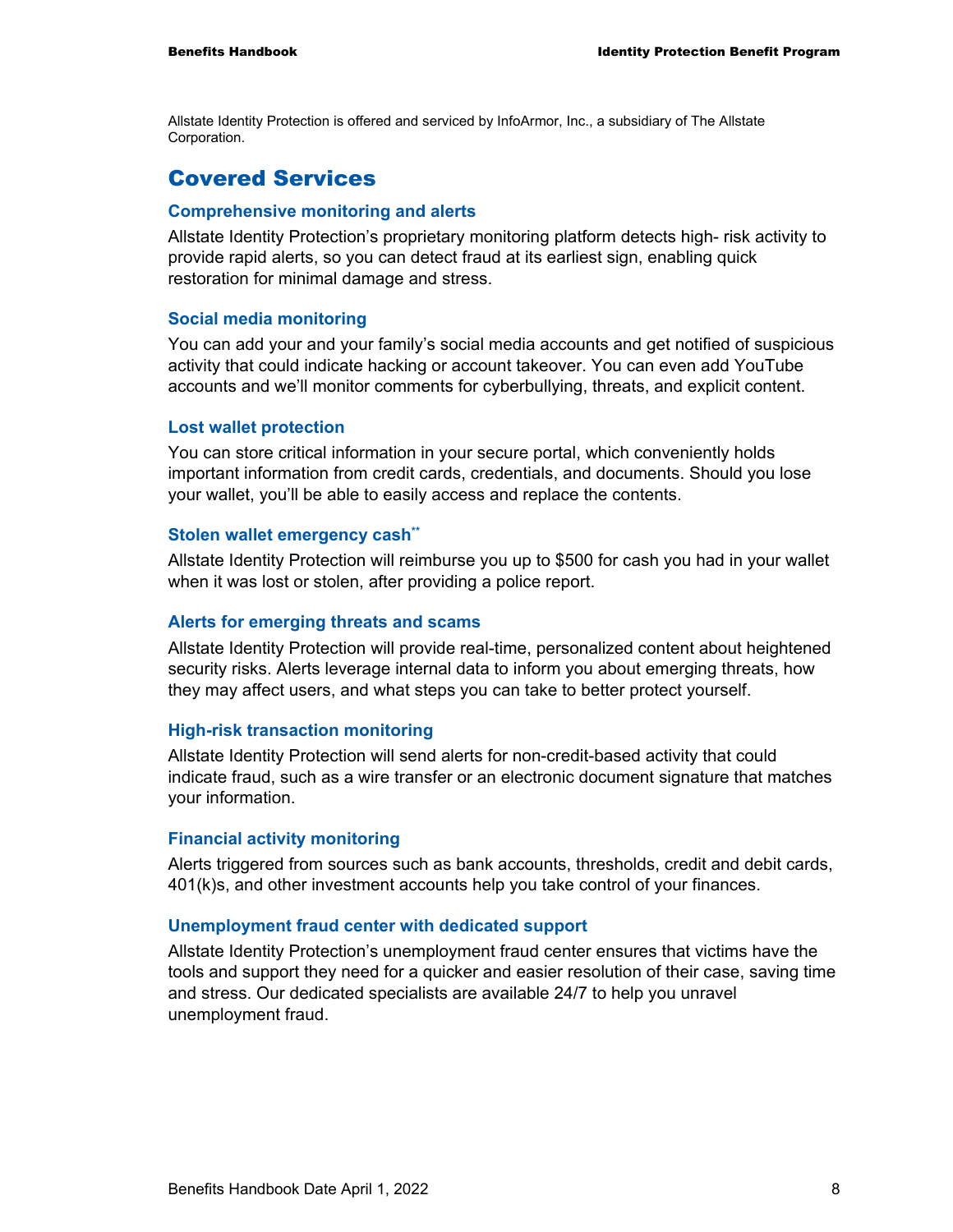#### **IP address monitoring**

Allstate Identity Protection will look for malicious use of your IP addresses. IP addresses may contribute to a profile of an individual, which — if compromised — can lead to identity theft. *Available with Allstate Identity Protection Pro+*.

### **Allstate Digital FootprintSM**

The internet knows a lot about you, but it doesn't have to. Now, you can see where your personal information lives online, so you can take action and help protect it.

- **Track where you've been online**
- **Spot possible threats**
- **Learn how to take action**

#### *Available with Allstate Identity Protection Pro+.*

#### **Identity Health Status**

A unique tool, viewable within the Allstate Identity Protection portal and in your monthly status email that communicates a snapshot of your overall identity health risk level. Our enhanced algorithm and deep analytics help us spot fraud trends quickly and alert you, to help you stay one step ahead. New enhancements provide personalized tips and information to help you understand and improve your identity health.

#### **Solicitation reduction**

Allstate Identity Protection will aid you in opting in or out of the National Do Not Call Registry, credit offers, and junk mail.

#### **Data breach notifications**

Allstate Identity Protection will send alerts every time there's a data breach affecting you directly so you can take action immediately.

#### **Credit monitoring and alerts**

Allstate Identity Protection will alert for transactions like new inquiries, accounts in collections, new accounts, and bankruptcy filings. Allstate Identity Protection Pro+ also provides credit monitoring from all three bureaus, which may make spotting and resolving fraud faster and easier.

#### **Credit assistance**

Allstate Identity Protection will help you freeze your credit files with the major credit bureaus. You can even dispute credit report items from your portal.

#### **Sex offender notifications**

If a sex offender is registered in a nearby area, Allstate Identity Protection will notify you and provide a photo and physical description.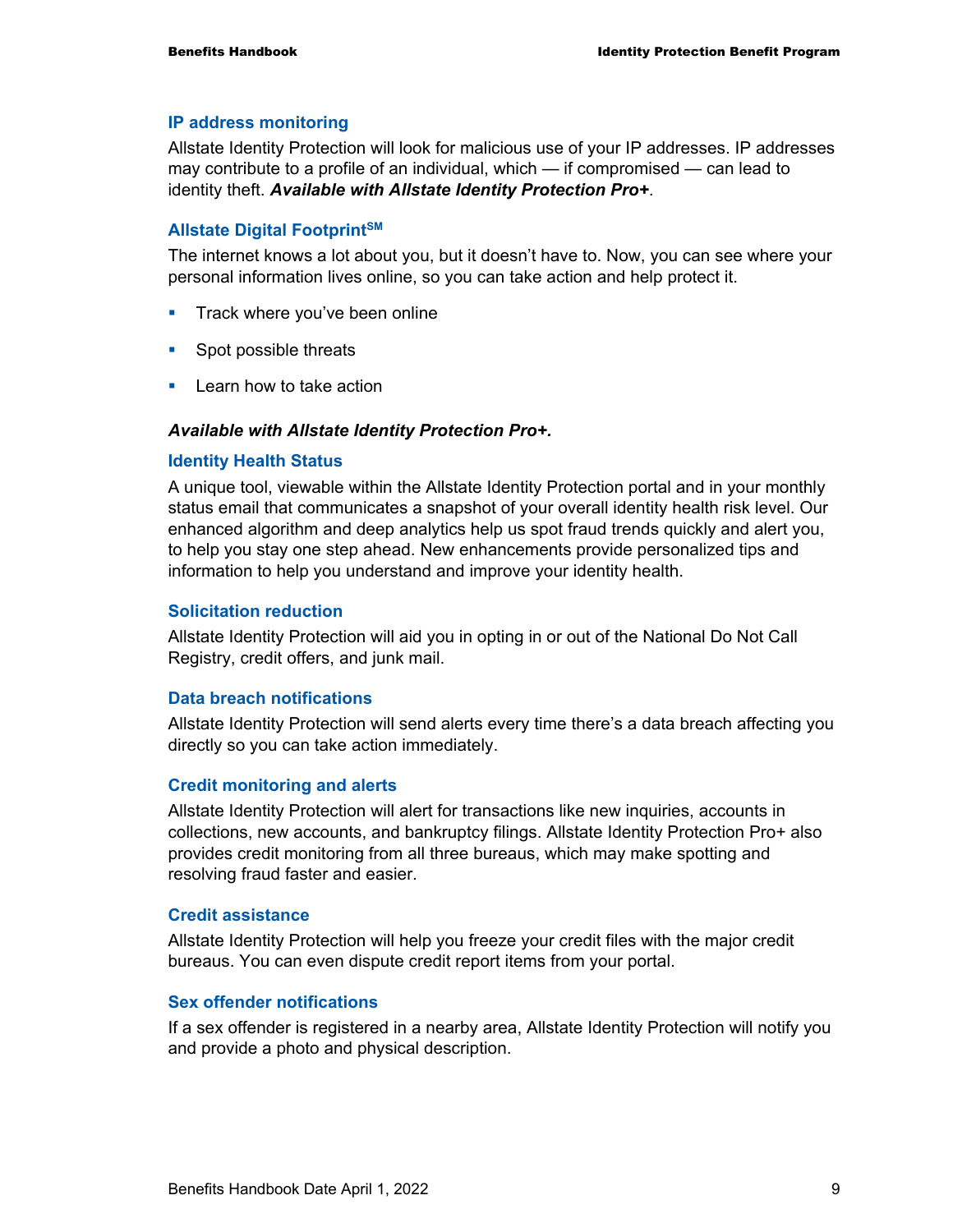#### **Mobile app**

Access the entire Allstate Identity Protection portal on the go! Available for iOS and Android.

#### **Protect the entire family**

The program covers those who live in your household and those you take care of financially—everyone that's "under roof and wallet." If they are dependent on you financially or live under your roof, they're covered.\*

#### **Senior family coverage, including parents, in-laws, and grandparents age 65+**

The family plan covers your parents, parents-in-laws, and grandparents over the age of 65.\* *Available with Allstate Identity Protection Pro+***.** 

#### **Customer care**

Should fraud or identity theft occur, Allstate Identity Protection is available 24/7 to fully restore compromised identities, even if the fraud or identity theft occurred prior to enrollment. Our team is able to handle and remediate every type of identity fraud case. Allstate Identity Protection fully manages participants' restoration cases, helping them save time, money, and stress.

#### **24/7 U.S.-based customer care center**

Allstate Identity Protection's customer care team is available 24/7.

#### **Dark web monitoring**

In-depth monitoring goes beyond just looking out for your Social Security number. Bots and human intelligence scour closed hacker forums for compromised credentials and other personal information. Allstate Identity Protection will alert you if you have been compromised. Users can track:

- **Social Security number**
- **Email address**
- **Usernames and passwords**
- **Credit card numbers**
- Debit card numbers
- **Driver's license number**
- **Medical ID number**
- **IP** address
- **Gamer credentials**